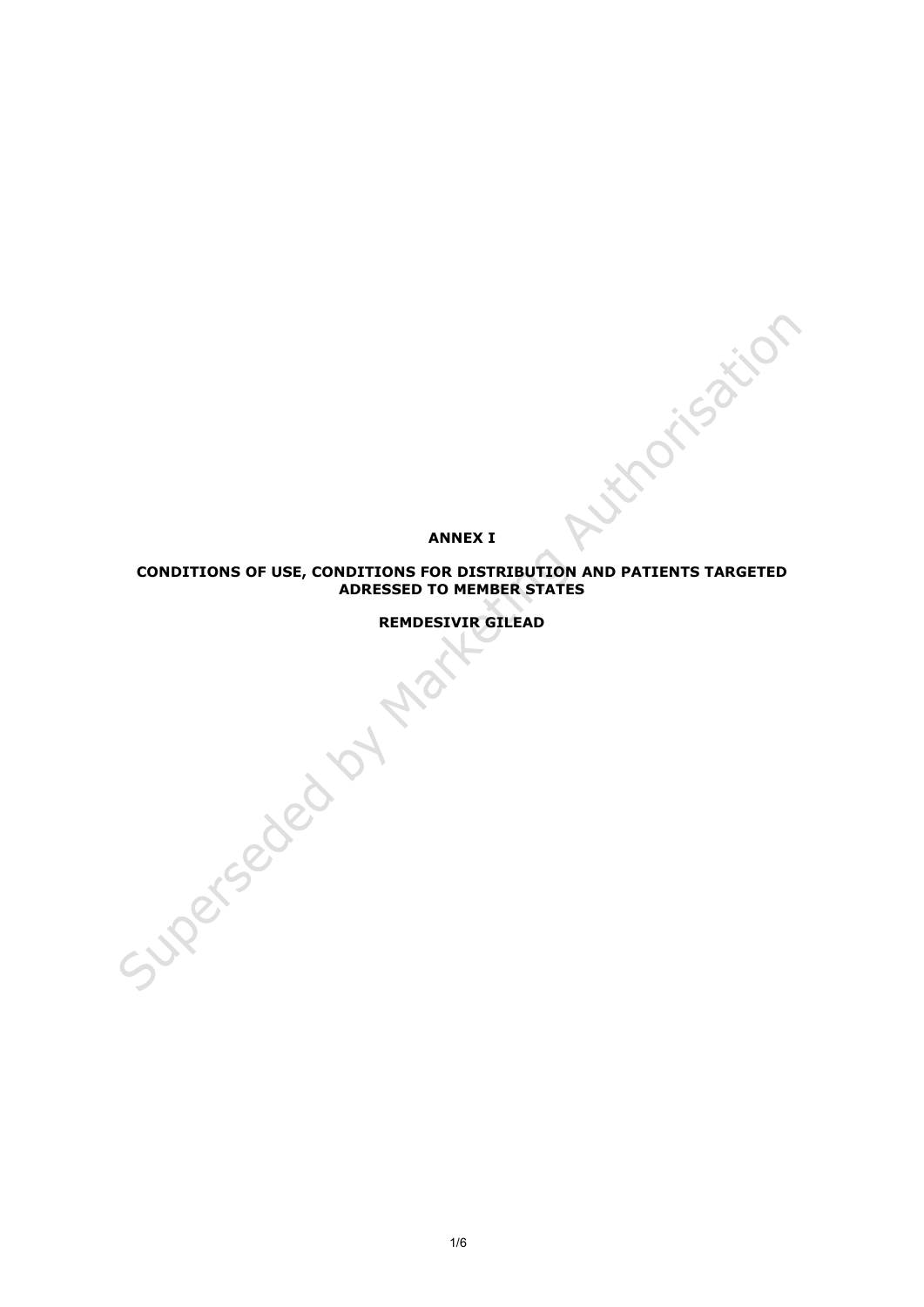## 1**. MEDICINAL PRODUCT FOR COMPASSIONATE USE**

- **Name of the medicinal product for Compassionate Use: REMDESIVIR GILEAD**
- **Active substance(s): Remdesivir (RDV)**
- **Pharmaceutical form:**
	- − **Powder for concentrate for solution for infusion (100 mg),**
	- − **Concentrate for solution for infusion (100 mg)**
- **Route of administration: IV**
- **Strength: see above**

# **2. NAME AND CONTACT DETAILS OF THE COMPANY**

Gilead Sciences Ireland UC Carrigtohill County Cork, T45 DP77 Ireland Tel: +353 1 686 1890 Fax: +353 (0) 214825518 Email: MAH[.Gilead@gilead.com](mailto:Gilead@gilead.com)

## **3. TARGET POPULATION**

For the treatment of adult and paediatric patients from 12 year of age weighing at least 40 kg with severe COVID-19 (hospitalization requiring supplemental oxygen, non-invasive ventilation, high-flow oxygen devices, invasive mechanical ventilation, or ECMO), confirmed by Polymerase chain reaction (PCR) or who have known contact with a confirmed case of COVID-19, with PCR pending.

Sation

## **4. CONDITIONS FOR DISTRIBUTION**

Medicinal product subject to restricted medical prescription.

Treatment should be initiated in hospital setting only.

## **5. CONDITIONS OF USE**

## **5.1 Posology**

## **Dosing recommendations including any specificity linked to the initiation of treatment**

The recommended dosage of Remdesivir in patients 12 years of age and older and weighing at least 40 kg requiring invasive mechanical ventilation and/or extracorporeal membrane oxygenation (ECMO) is a single loading dose of 200 mg on Day 1 followed by once-daily maintenance doses of 100 mg for 9 days.

The recommended dosage of Remdesivir in patients 12 years of age and older and weighing at least 40 kg not requiring invasive mechanical ventilation and/or ECMO is a single loading dose of 200 mg on Day 1 followed by once-daily maintenance doses of 100 mg for 4 days. If a patient does not demonstrate clinical improvement, treatment may be extended for up to 5 additional days (i.e., up to a total of 10 days).

Remdesivir is to be administered via IV infusion in a total volume of up to 250 mL of 0.9% saline over 30 minutes. The infusion time may be extended up to 120 minutes.

# **Treatment duration and monitoring**

It is recommended that regular laboratory assessments, including hepatic function tests, be performed in subjects receiving remdesivir in order to monitor hepatic function. For subjects with an ALT > 5 x upper limit of normal (ULN) permanent discontinuation of remdesivir treatment should be considered. Any observed liver function-related laboratory abnormalities or possibly related AEs should be treated appropriately and followed to resolution.

Measurement of eGFR should be performed while subjects are receiving remdesivir, particularly subjects with known renal impairment at the start of therapy. For subjects with an eGFR of < 30%,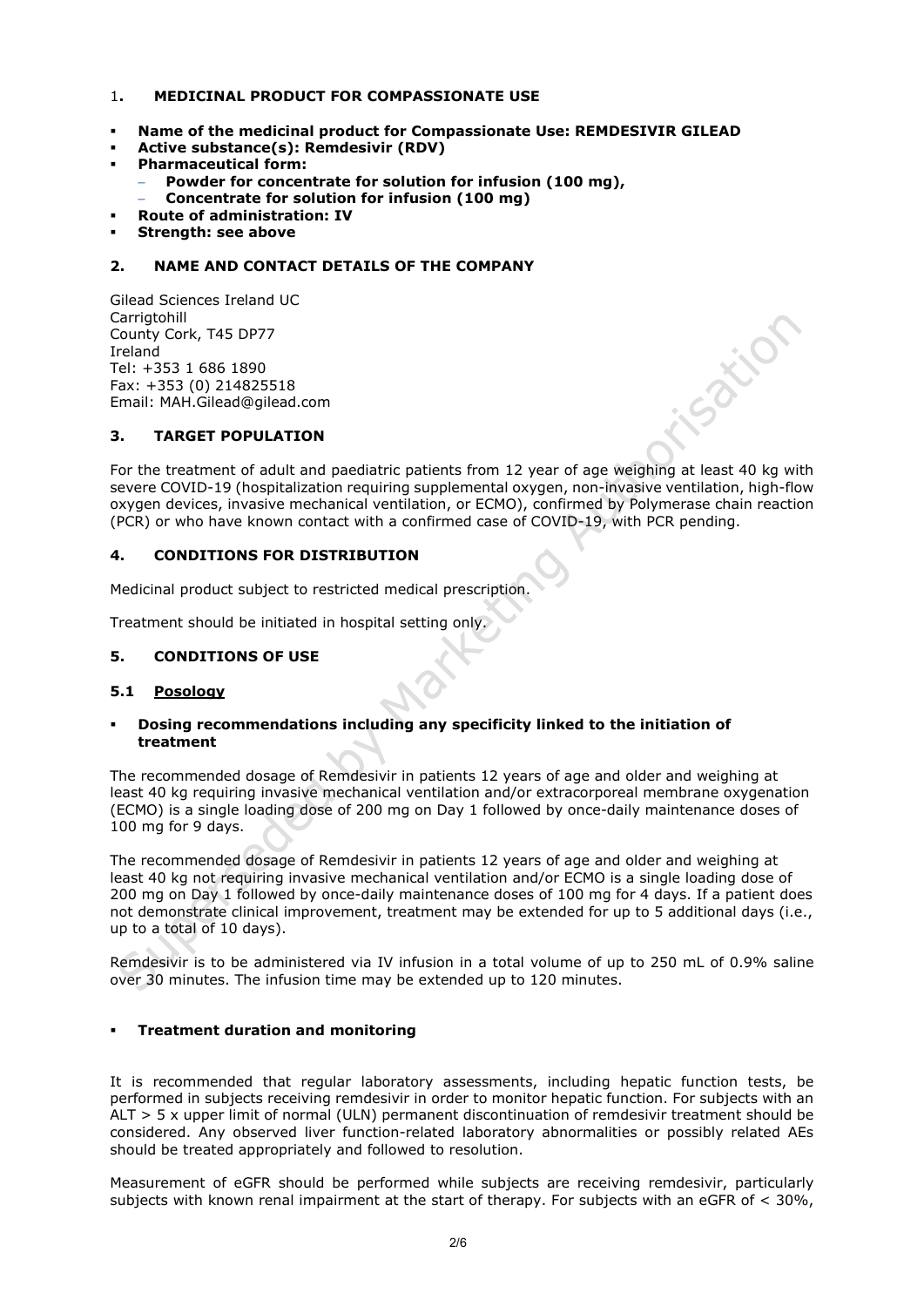permanent discontinuation of remdesivir treatment should be considered. Subjects should then be followed as clinically indicated until eGFR returns to baseline or is otherwise explained, whichever occurs first.

## **Specific populations**

#### *Renal impairment*

No dose adjustment of remdesivir is required for patients with mild and moderate renal impairment. Patients with renal failure (eGRF < 30 mL/min) or dialysis or continuous Veno-Venous Hemofiltration must not receive remdesivir.

#### *Hepatic impairment*

No dose adjustment of remdesivir is required for patients with mild and moderate hepatic impairment.

Patients with hepatic impairment (ALT  $> 5 \times$  upper limit of normal (ULN)) must not receive remdesivir.

## *Elderly*

No dose adjustment of remdesivir is required for elderly patients.

#### *Paediatric population*

The safety and efficacy of remdesivir in children below 12 years have not yet been established. No data available.

## **Method of administration**

#### Intravenous use

Remdesivir should be administered as an intravenous infusion administered over a 30 to 120 minutes period.

If an anaphylactic reaction occurs, the infusion should be discontinued, appropriate medical therapies should be administered and treatment with remdesivir should be discontinued.

## **Preparation of the medicinal product to be administered**

Detailed information regarding drug administration, reconstitution and dilution instructions are provided in a pharmacy manual provided to the investigators.

## **Powder for concentrate for solution for infusion 100 mg**:

- Reconstitute with 19 ml of water for injection (100 mg). After reconstitution, each vial contains a 5 mg/mL remdesivir concentrated solution with sufficient volume to allow withdrawal of 20 ml (100 mg remdesivir).
- Dilute the reconstituted powder (i.e concentrated solution) in intravenous fluids up to 250 mL prior to intravenous administration.
- Diluents that may be used: 0.9 % (9 mg/ml) sodium chloride in water (saline) or 5 % (50 mg/ml) glucose (dextrose) in water.
- The diluted solutions should be used immediately, please refer to section 5.8.

# **Concentrate for solution for infusion 100 mg (5 mg/ml)**:

- Allow frozen vial to thaw before dilution.
- Dilute thawed concentrated solution in intravenous fluids up to 250 mL prior to intravenous administration.
- Diluents that may be used: 0.9 % (9 mg/ml) sodium chloride in water (saline) or 5 % (50 mg/ml) glucose (dextrose) in water.
- The diluted solutions should be used immediately, please refer to section 5.8.

## **5.2 Contraindications**

- Hypersensitivity to the active substance(s) or to any of the excipients
- Evidence of multiorgan failure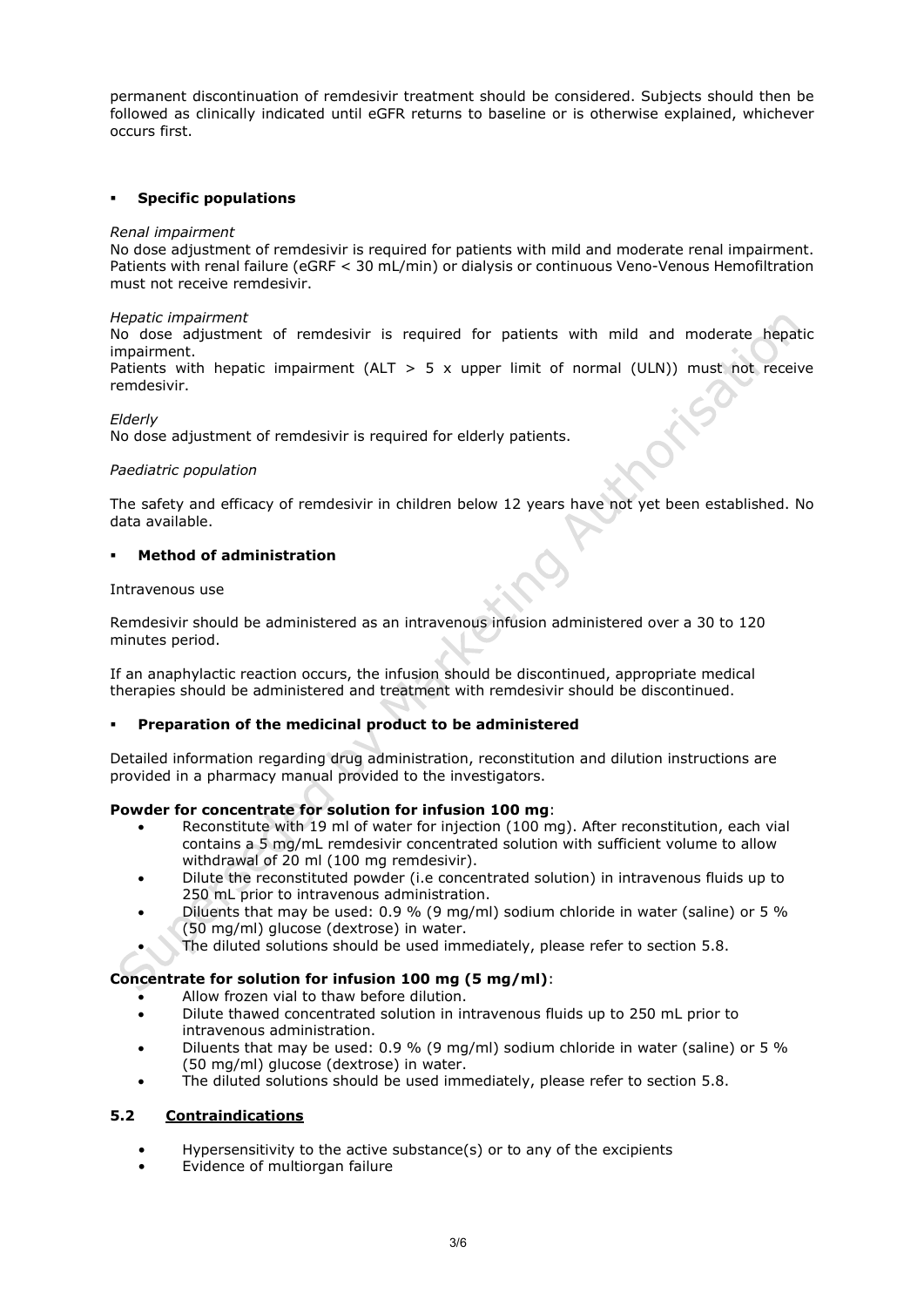- The use of more than one pressor for septic shock (the use of 1 pressor at low/medium doses for inotropic support due to the use of sedation and paralytics while on the ventilator is allowed)
- ALT  $>$  5 x upper limit of normal (ULN) by local laboratory measure
- Renal failure (eGRF < 30 mL/min) or dialysis or continuous Veno-Venous Hemofiltration
- Participation in any other clinical trial of an experimental agent treatment for COVID-19

# **5.3 Special warnings and precautions for use**

In clinical studies, transient elevations in ALT and AST have been observed with single doses of remdesivir up to 225 mg and multiple once-daily doses of remdesivir 150 mg for up to 14 days, with mild, reversible PT prolongation in some subjects but without any clinically relevant change in INR or other evidence of hepatic effects. The mechanism of these elevations is currently unknown.

In nonclinical animal studies, toxicity findings were consistent with dose-dependent and reversible kidney injury and dysfunction. In clinical studies, no evidence of nephrotoxicity has been observed with single doses of remdesivir up to 225 mg or multiple once-daily doses of remdesivir 150 mg for up to 14 days.

## **5.4 Interaction with other medicinal products and other forms of interaction**

No clinical drug-drug interaction studies have been conducted with remdesivir.

There are no available data on potential interactions between remdesivir and other anti-COVID-19 investigational agents.

Remdesivir should not be used with other drugs that have significant hepatotoxicity.

## **5.5 Pregnancy and lactation**

Pregnancy and contraception requirements

There are no data from the use of remdesivir in pregnant women. The use of remdesivir in pregnant woman is not recommended.

#### Breast-feeding

It is unknown whether remdesivir/metabolites are excreted in human milk.

Fertility

No human data on the effect of remsidivir on fertility are available.

## **5.6 Incompatibilities**

This medicinal product must not be mixed with other medicinal products except those mentioned in section 5.1.

# **5.7 Overdose**

There is no known antidote for remdesivir. In the case of overdose, the subject should receive standard treatment for overdose and supportive therapy based on the subject's signs and symptoms.

# **5.8 Shelf life**

Powder for concentrate for solution for infusion

51 months

Concentrate for solution for infusion

48 months

#### Powder for concentrate for solution for infusion and Concentrate for solution for infusion:

Chemical and physical in-use stability has been demonstrated for 24 hours at 25 °C. From a microbiological point of view, unless the method of opening/reconstitution/dilution precludes the risk of microbial contamination, the product should be used immediately.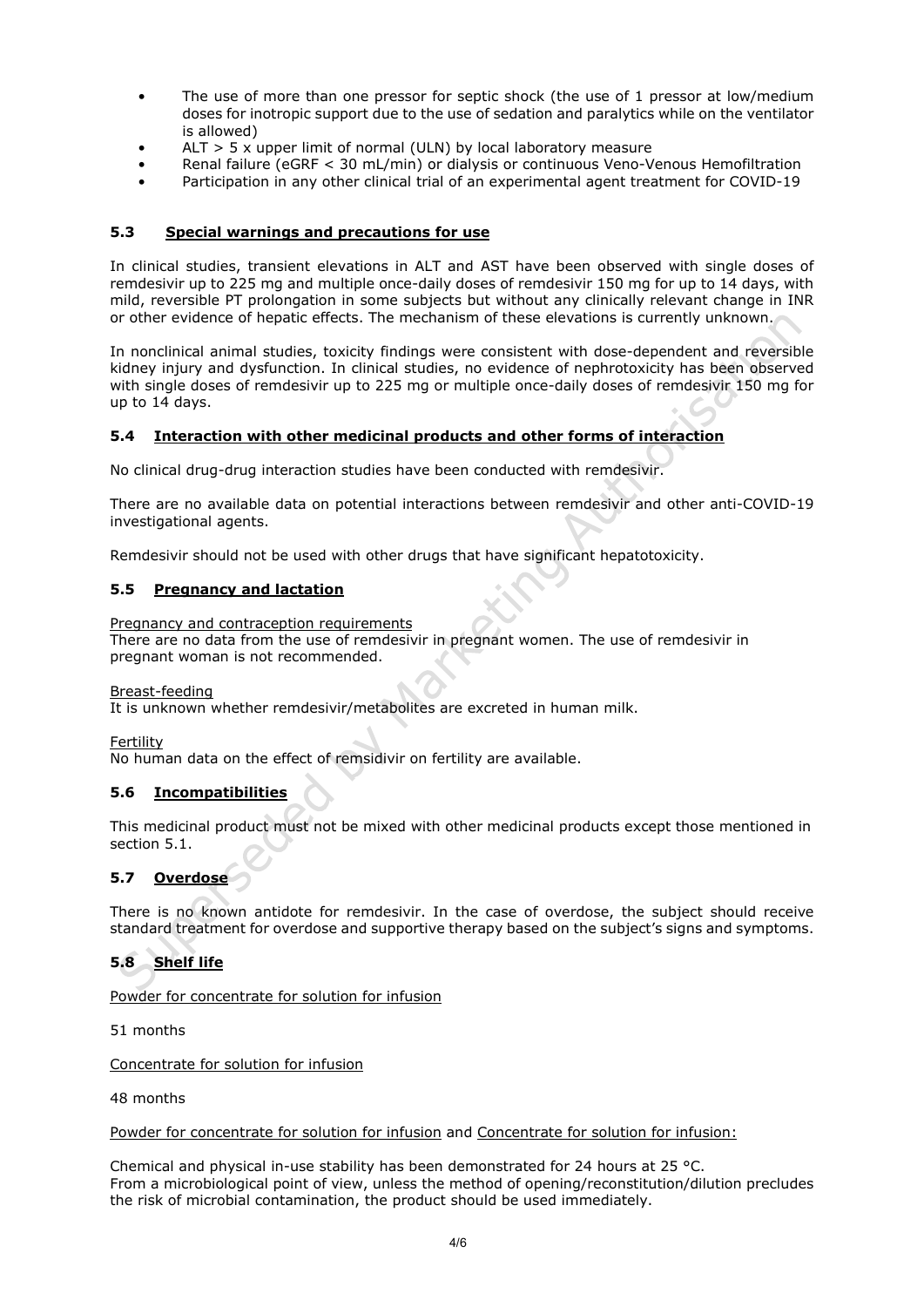If not used immediately, in-use storage times and conditions are the responsibility of the user.

# **5.9 Storage conditions**

Powder for concentrate for solution for infusion

Store below 30 ˚C.

Concentrate for solution for infusion

Store in a freezer (−25 °C to −10 °C). Repeated freezing and thawing is not allowed.

## **5.10 Special precautions for disposal**

No special requirements for disposal. Any unused medicinal product or waste material should be disposed of in accordance with local requirements.

## **6. OTHER INFORMATION**

## **Summary of relevant pharmacological properties**

## Mechanism of action

Remdesivir has been designed to efficiently deliver the monophosphate nucleoside analog GS-441524 into cells. Inside cells, the GS-441524 monophosphate undergoes rapid conversion to the pharmacologically active nucleoside triphosphate form GS-443902. Efficient metabolism of remdesivir and/or the diastereomeric mixture GS-466547 to the nucleoside triphosphate GS-443902 has been demonstrated in multiple cell types.

## Antiviral activity in cell culture

Empirical nonclinical data on antiviral activity of remdesivir on SARS-CoV-2 is currently limited to a few *in vitro* observations and is mainly extrapolated from *in vitro* and *in vivo* studies with other Coronavirus types (i.e. SARS CoV and MERS-CoV), that are presumed to have similar pathogenesis and viral susceptibility as does Covid-19 and SAR-Cov2. These studies indicate that prophylactic treatment is more effective than when RDV is given after viral challenge. Furthermore, there are no data on the initiation of treatment more than one day after challenge.

## **Summary of relevant Clinical properties**

Clinical efficacy

Clinical Trials in Subjects with COVID-19:

## *NIAID ACTT-1 Study*

A randomized, double-blind, placebo-control clinical study evaluated remdesivir 200 mg once daily for 1 day followed by remdesivir 100 mg once daily for 9 days (for a total of up to 10 days of intravenously administered therapy) in hospitalized adult patients with COVID-19. Patients in this study could have either mild-to-moderate or severe COVID-19. Severe disease was defined as hospitalization requiring supplemental oxygen, non-invasive ventilation, high-flow oxygen devices, invasive mechanical ventilation, or ECMO. The trial enrolled 1063 hospitalized patients in a 1:1 manner to receive remdesivir or placebo. The primary clinical endpoint was time to recovery until Day 29 after randomization. [Section will be updated once the data had been published].

## Clinical safety

The safety profile of remdesivir is incompletely characterised. Hepatotoxicity is an identified risk.

# **7. CONDITIONS FOR SAFETY MONITORING**

In accordance with Article 83(6) of Regulation (EC) No 726/2004, the pharmacovigilance rules and Responsibilities defined in Article 28(1) and 28(2) of said Regulation are applicable to medicinal products for which an opinion on the conditions for compassionate use has been adopted. Therefore, the company and the Member States shall ensure that these pharmacovigilance rules and responsibilities are fulfilled.

The company shall submit every 6 months a periodic safety update report.